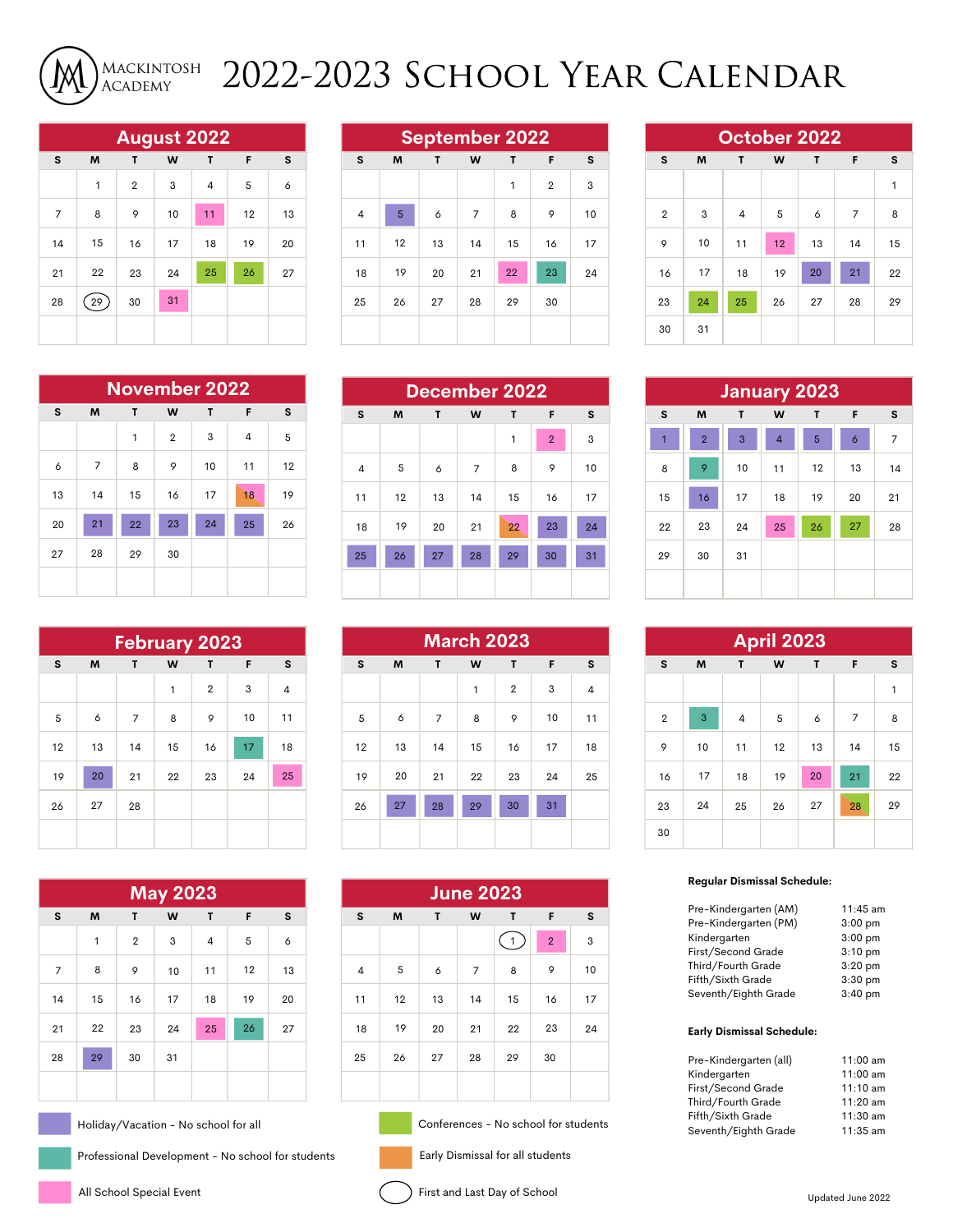

## **Mackintosh Academy Littleton Key Dates 2022-23**

- **June 21** Gardening Potluck for new and returning families, 5:00-6:30 pm
- **July 20** Gardening Potluck for new and returning families, 5:00-6:30 pm
- **August 11** Gardening Potluck for new and returning families, 5:00-6:30 pm
- **August 22** 5th-6th Family Picnic & Classroom Tours, 4:00-6:00 pm
- **August 23** 3rd-4th Family Picnic & Classroom Tours, 4:00-6:00 pm
- **August 24** New Family Orientation, 5:30 pm
- **August 25** 1st & 2nd Family Picnic & Classroom Tours, 4:00-6:00 pm
- **August 26** Pre-K & Kindergarten Family Picnic & Classroom Tours, 4:00-6:00 pm
- **August 26** 7th-8th Family Picnic & Classroom Tours, 4:00-6:00 pm
- **August 25-26** Back to School Conferences. *In person*. Parents only for Lower School (PreK-4th); Parents and students for Middle School (5th-8th)
- **August 29** First Day of School *(9:00 am start for Pre-Kindergarten)*
- **August 31** Back to School Night, *via Video-Conferencing*, 6:00-8:00 pm
- **September 5** No School Labor Day
- **September 14** 6th Grade Exhibition Parent Night
- **September 19-23** MAP Testing, 1st-8th grades
- **September 22** International Peace and Autumnal Equinox Service Day; Ice Cream for Peace Community Gathering, 3:00-4:30 pm
- **September 23** No School Professional Development for Teachers
- **September 29** High School Information Night for 7th-8th grade students and families
- **October 7** 3rd-4th Grade Performing Arts Presentation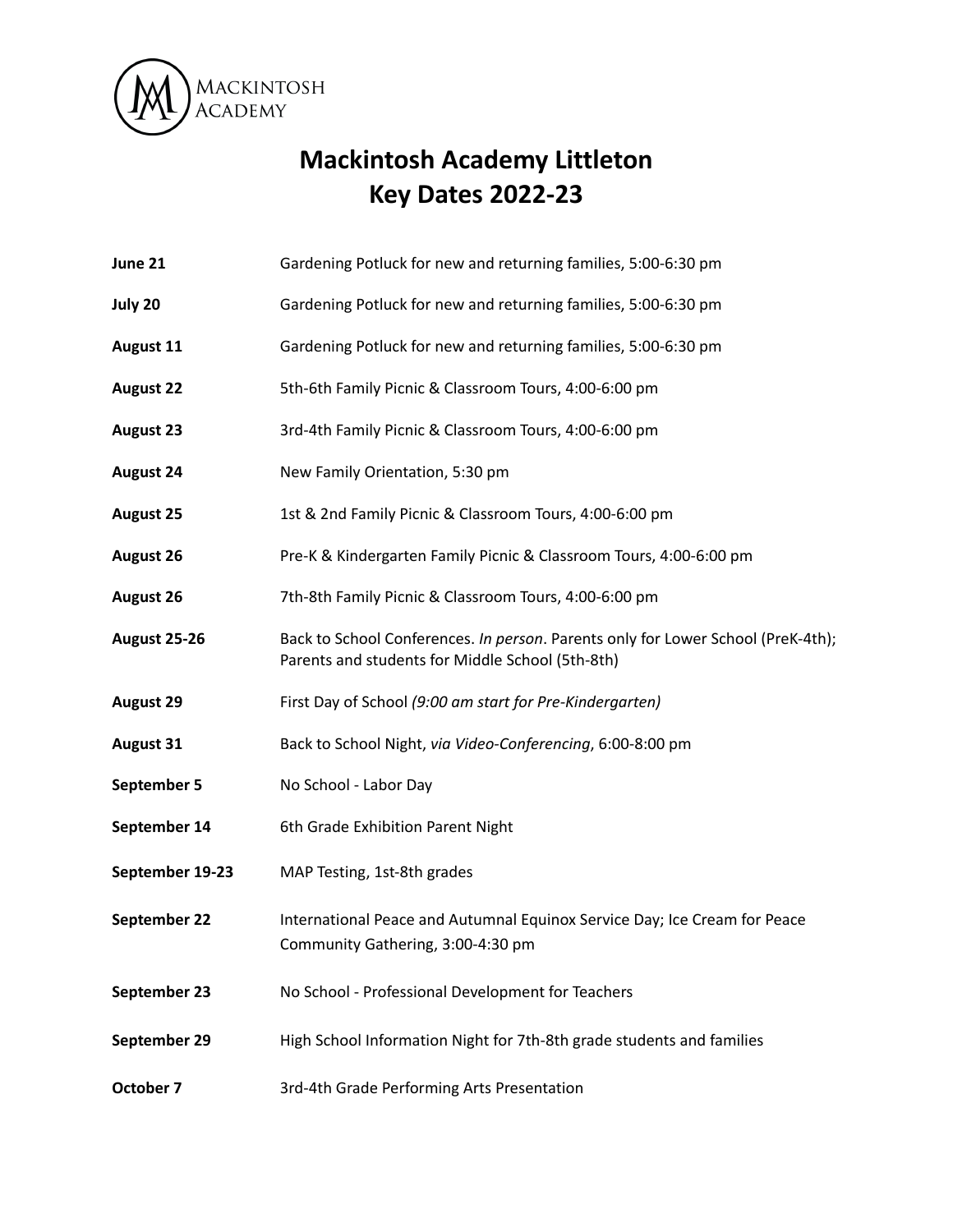| October 12        | Walk, Bike and Roll to School Day                                                                        |
|-------------------|----------------------------------------------------------------------------------------------------------|
| October 17        | IB Primary Years Programme (PYP) Information Night, via Video-Conferencing,<br>6:00 pm                   |
| October 18        | IB Middle Years Programme (MYP) Information Night, via Video-Conferencing,<br>6:00 pm                    |
| October 20-21     | No School - Fall Break                                                                                   |
| October 24-25     | No School - Student/Parent/Teacher Conferences                                                           |
| October 31        | <b>Halloween Celebration</b>                                                                             |
| November 9        | MYP Information Night for current 5th-6th grade parents<br>and students, via Video-Conferencing, 6:00 pm |
| November 17       | 5th-6th Grade Performing Arts Presentations                                                              |
| November 18       | The Grand Event; Early Dismissal for all students                                                        |
| November 21-25    | <b>Thanksgiving Break</b>                                                                                |
| December 2        | Spelling Bee, 4th-8th grades, 10:00 am                                                                   |
| December 22       | MYP Community Project Presentations, 8:45 am                                                             |
| December 22       | Early Dismissal for all students                                                                         |
| Dec. 23-Jan. 6    | No School - Winter Break                                                                                 |
| January 9         | No School - Professional Development for Teachers                                                        |
| January 10        | Students return to school                                                                                |
| January 16        | No School - Martin Luther King Jr. Day                                                                   |
| January 25        | Taste of the Apple & Annual Meeting                                                                      |
| January 26-27     | No School - Student/Parent/Teacher Conferences                                                           |
| <b>February 3</b> | 1st & 2nd Grade Performing Arts Showcase                                                                 |